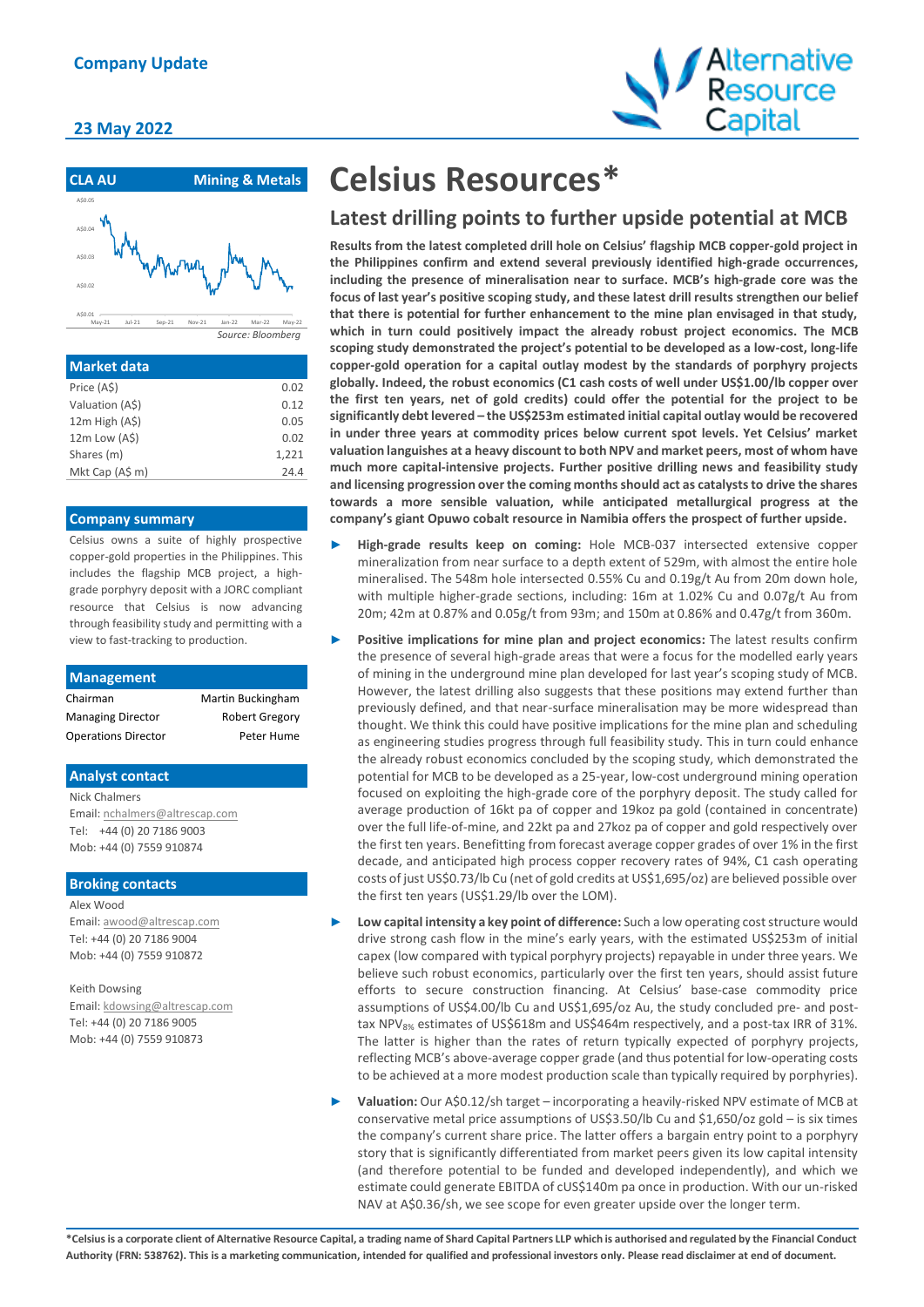

## **MCB drilling update**

Celsius has announced further positive results from the ongoing drilling programme at its flagship Maalinao-Caigutan-Biyog (MCB) copper-gold project in the Philippines that confirm the presence – and expand the extent – of several previously identified high-grade positions which are the focus of the early part of the proposed mine plan as defined in a recently completed project scoping study.

Hole MCB-037 (see Figure 1 for location) was drilled to test a hypothesis developed from earlier drilling that relatively shallow-lying high-grade mineralisation exists as near horizontal trends extending laterally into the surrounding host rocks away from a genetically-related tonalite intrusion (see Figure 3 for schematic cross-section).



The resulting assay results from, and geological analysis of, the MCB-037 drill core has confirmed both the presence of near-surface mineralisation and multiple occurrences of relatively shallow-lying high-grade copper-gold mineralisation that appear to become thicker (and higher in gold content) with depth. Moreover, the latest assay results suggest that these high-grade zones extend further than previously defined.

The broader interpreted envelope of the copper mineralisation is also now thought to be substantially larger, with almost the entire MCB-037 intersection containing copper mineralisation above a lower cut-off of approximately 0.2% copper. The higher-grade intercepts are reported to a nominal cut-off of 0.5% copper.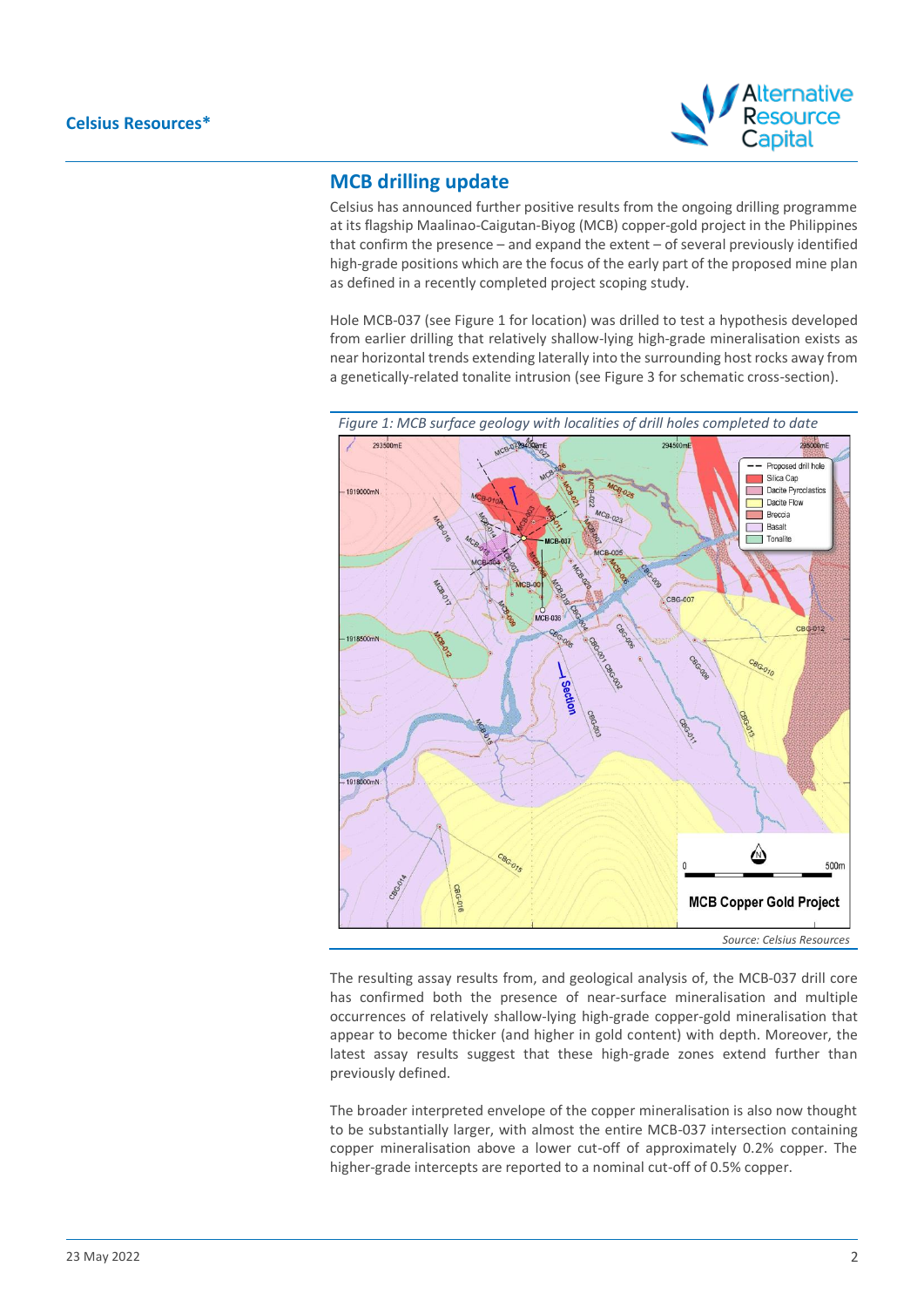#### **Celsius Resources\***



| Figure 2: Drill hole MCB-037 highlights |                           |       |        |        |      |  |  |
|-----------------------------------------|---------------------------|-------|--------|--------|------|--|--|
| <b>Total depth</b>                      | From                      | Τo    | Length | Copper | Gold |  |  |
| m                                       | m                         | m     | m      | %      | g/t  |  |  |
| 548.2                                   | 19.5                      | 548.2 | 528.7  | 0.55   | 0.19 |  |  |
| incl.                                   | 19.5                      | 35.0  | 15.5   | 1.02   | 0.07 |  |  |
| incl.                                   | 93                        | 134.9 | 41.9   | 0.87   | 0.05 |  |  |
| incl.                                   | 359.9                     | 510.0 | 150.1  | 0.86   | 0.47 |  |  |
|                                         | Source: Celsius Resources |       |        |        |      |  |  |



Drilling of hole MCB-038 is underway and is currently at a depth of 579m. This hole is designed to cut across the identified high-grade zones to confirm the geological resource model, as well as providing samples for geotechnical evaluation.

Celsius is modifying the next phase of drilling to focus on the additional shallow lying high-grade copper-gold mineralization, as resources defined here will likely have a positive impact on potential future production options in the planned mine schedule.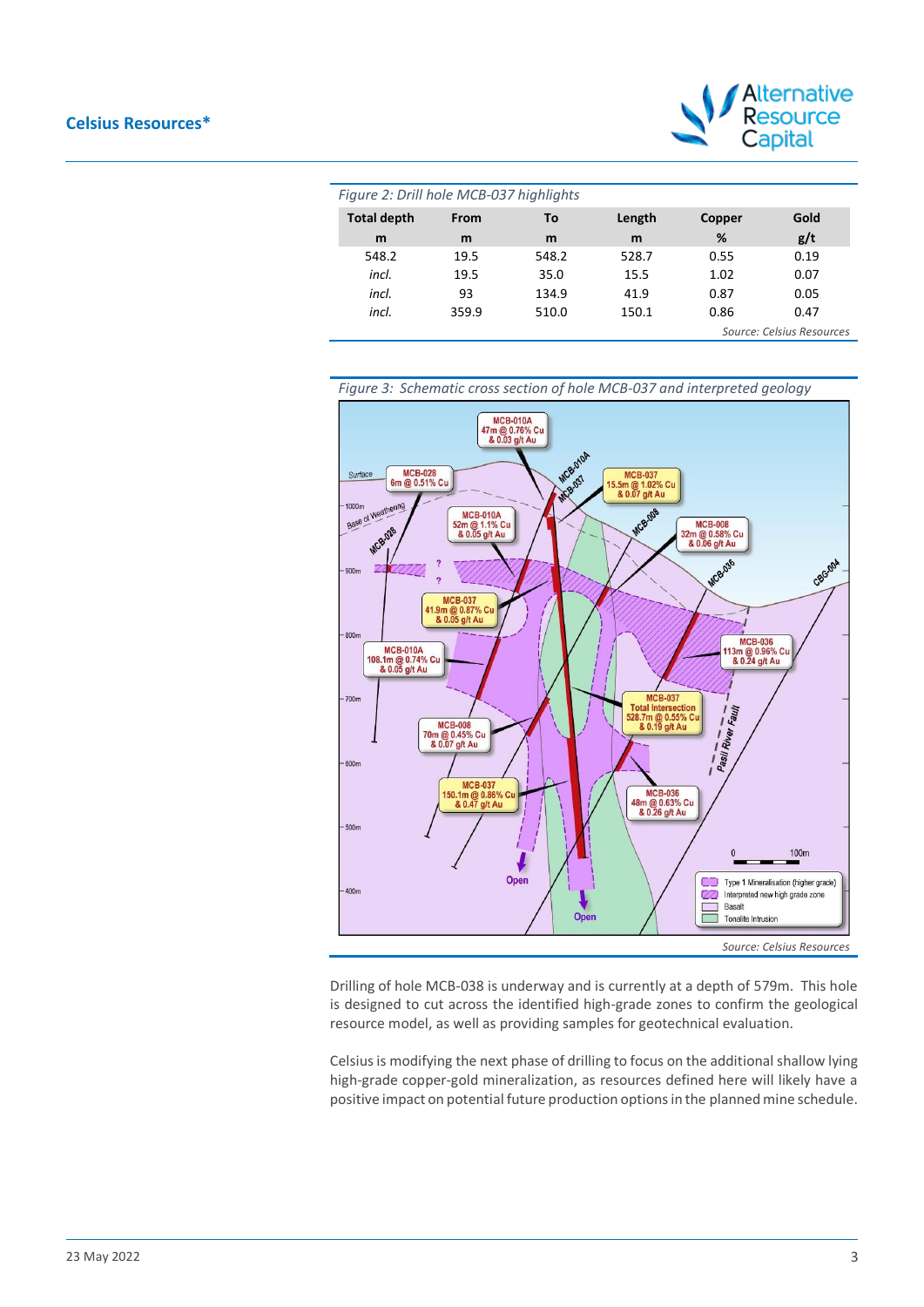

## **MCB scoping study – a refresher**

As reported in our note of 2 December 2021, late last year Celsius completed a scoping study of MCB that demonstrated the potential of developing the project as a long-life, low-cost underground mining operation producing high-quality coppergold concentrate via conventional flotation-based processing techniques. Using US\$4.00/lb copper and US\$1,695/oz base-case commodity price assumptions, the study concluded a post-tax project NPV8% of US\$464m and an IRR of 31%. The latter compares favourably with the rate of returns typically expected of porphyry projects, a reflection of the high grade of MCB's core versus most porphyry deposits.



*Source: Celsius Resources*

#### *Sub-level open stoping mining envisaged*

Earlier last year Celsius had declared a maiden resource estimate for MCB of 314Mt at 0.5% Cu and 0.2g/t Au, within which a high-grade core of 94Mat at 0.8% Cu and 0.3g/t Au was estimated at a higher copper cut-off grade. The optimised mine plan considered in the scoping study focused on a 49Mt portion of the latter grading 0.85% Cu and 0.41 g/t Au, all of which is classified in the higher-confidence indicated category. This equates to just 28% of the project's total currently delineated resource by contained copper (or 56% of the high-grade core).

Mining trade-off studies identified sub-level open stoping as the most technical and cost-efficient mining method given the wide, broader zone of sub-vertical mineralisation, but also given geotechnical considerations. The scoping study contemplated a nominal underground mining rate of 2.3Mt pa, with single decline access to a maximum depth of 600m below the proposed surface portal at RL 975.

The underground mining plan was scheduled to optimise cash flows in the first ten years of operations through preferential mining of the high-grade, sub-vertical core of the deposit above a copper equivalent grade of 0.8%. The decline will then be utilised in the latter years of the operation to access larger tonnages of mediumgrade (>0.6% copper equivalent) material adjacent to the high-grade zone.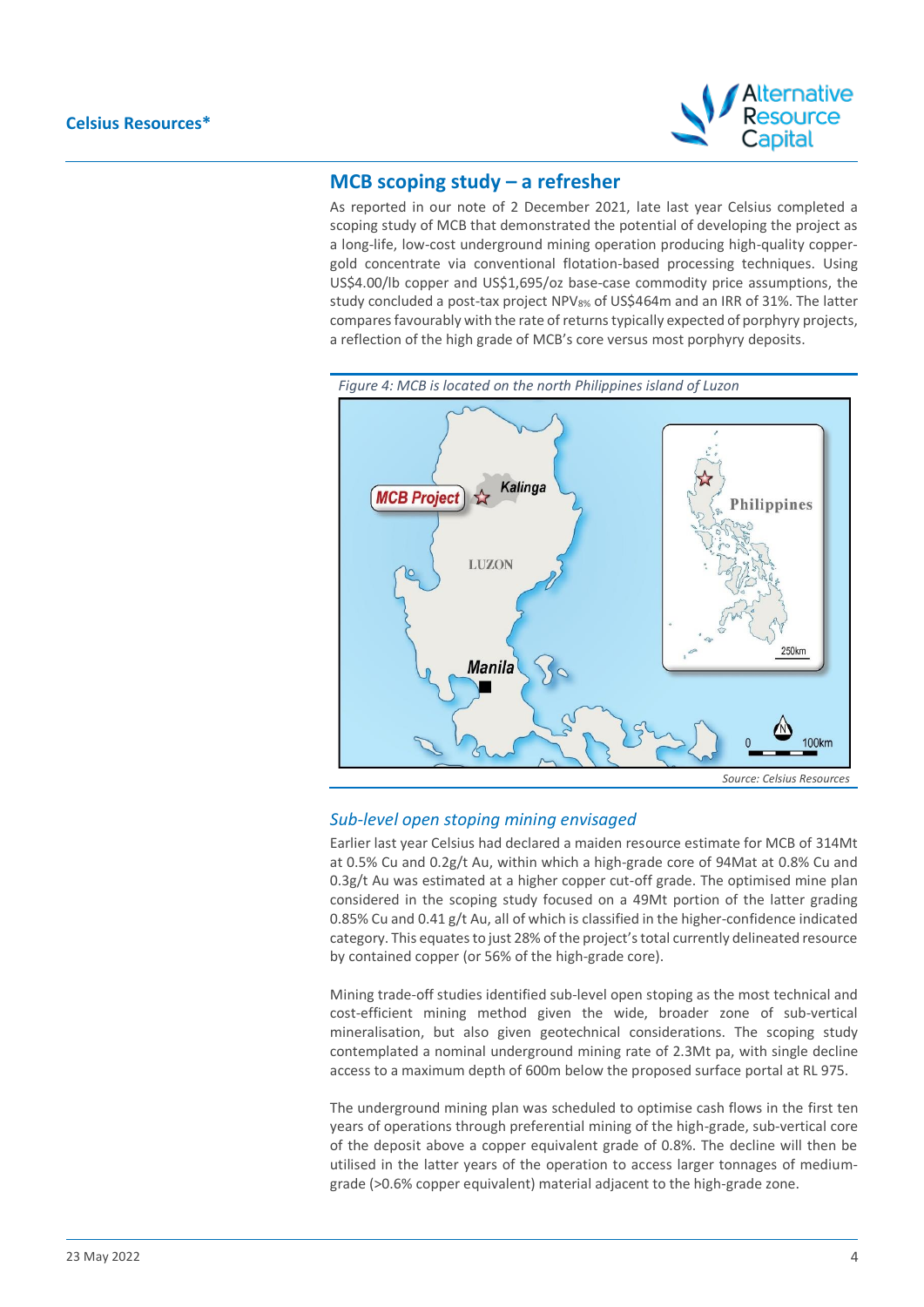



#### *Amenable to conventional flotation processing techniques*

The scoping study contemplated a conventional process flow sheet for Cu-Au porphyries – milling, rougher flotation, re-grind milling and cleaner flotation. Preliminary metallurgical test work undertaken to date demonstrate the potential for overall copper and gold recoveries of 94% and 79% respectively (across a range of feed grades) to a mixed copper-gold concentrate grading 25.8% Cu and 6.5g/t Au. The concentrate is expected to be free of deleterious elements and thus attractive to smelters.

The scoping study envisaged a plant capacity feed rate of up to 2.4Mt pa. At the assumed average steady-state operating rate of 2.3Mt pa, it predicted average annual production of copper contained in concentrate of 22kt during the first ten years of operations (when >1% Cu grade material is mined and processed), and 16kt over the 25-year life of operation. Gold-in-concentrate production was concluded to average 27koz pa and 19koz pa over the first ten years and full mine life respectively.

#### *Sustainable tailings treatment and storage*

The sub-level open stoping mining method contemplated in the scoping study incorporated paste backfill of tailings. A tailings-reclaim paste backfill plant will be installed to produce the required volume of backfill material, drawing upon drystacked tailings from a planned tailings filtration plant to be built adjacent. Acid mine drainage prediction testing of two composite tailings samples from the rougher flotation test work suggests that the tailings will not be acid-generating.

Developing a mining and processing operation at MCB will require the refurbishment of a section of the local electricity grid to provide power to the plant and amenities.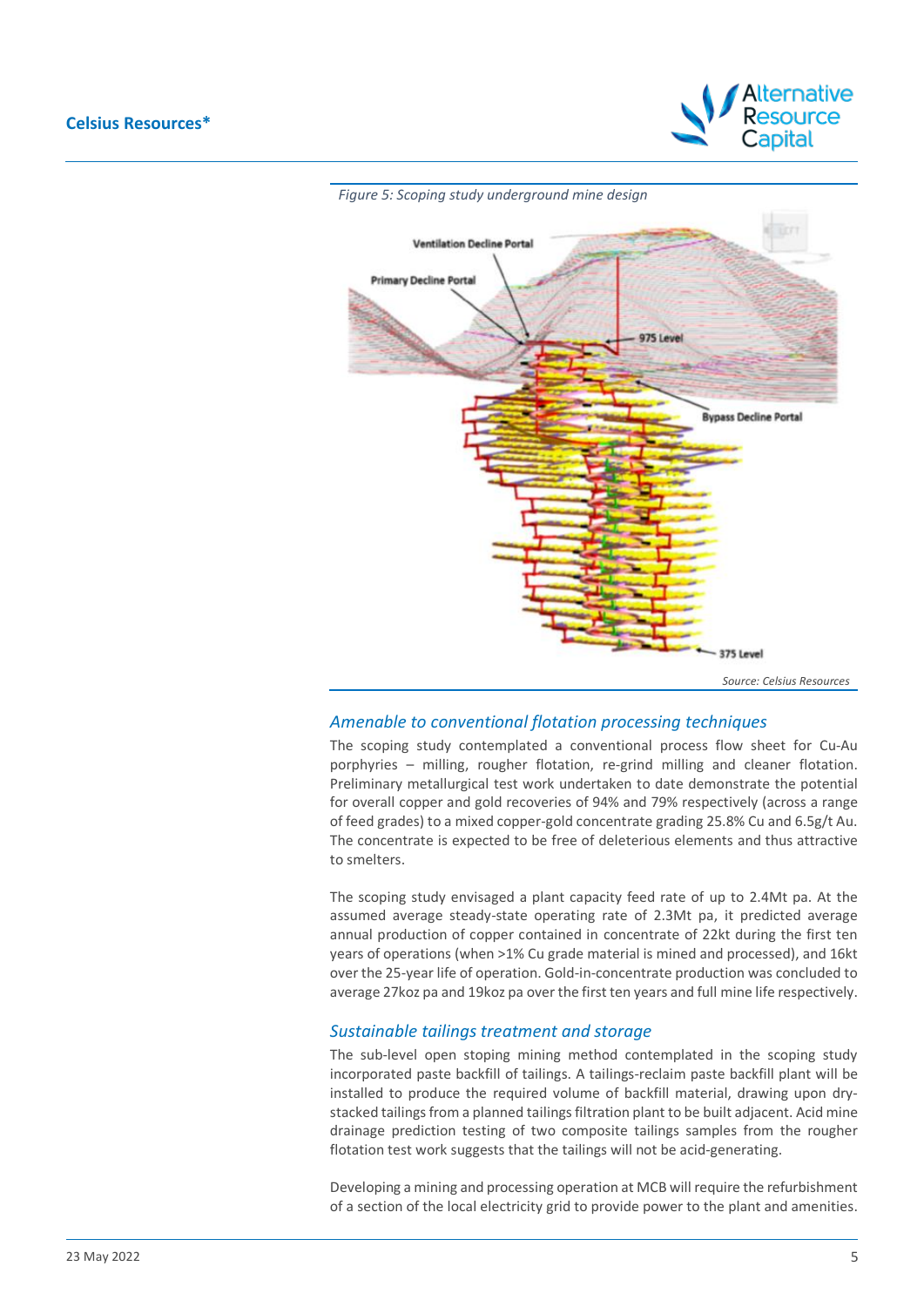

Electrical transmission towers and supply lines installed for use by the nearby Batung Buhay mine in the 1990s are currently being utilised to provide power to local communities. Celsius believes that, once upgraded, this infrastructure could be utilised to supply MCB's estimated 12MW total power requirement.

A portion of the local road network will similarly need upgrading to provide a suitable access route for concentrate transport to the nearest port (Port Samalogue, 180km northwest of the MCB project area).

#### *Economic outcomes and upside potential*

The scoping study estimated an initial capital expenditure requirement to construct the project of US\$253m, with a deemed accuracy level of +/- 30%. The single largest component is the process and paste plants and associated infrastructure, at US\$148m. The two-stage mining plan described above optimises cash flow in the early years such that upfront capital is expected to be repaid in under three years at the company's base-case commodity price assumptions (Figure 6).



Operating costs estimates were similarly estimated to an accuracy level of +/ 30%, with metrics derived by desktop studies and industry cost comparisons (Celsius engaged independent technical consultants with specialisms in the key mining and processing disciplines). These input cost driver estimates yield a forecast C1 cash cost output of just US\$0.73/lb copper over the first ten years of operations, net of gold credits calculated at US\$1,695/oz. The average estimated C1 cash cost (net gold credits) across the full 25-year life of mine is US\$1.29/lb.

**We believe the post scoping study drilling success – and in particular the high-grade zones identified closer to surface – should have positive implications for the modelled mine schedule as MCB advances through feasibility study, which in turn could enhance the overall project economics compared with the scoping study.**

Moreover, given the scoping study considered the exploitation of just over half of the contained copper in the currently-delineated MCB high-grade core resource (and under one third of the contained copper in the project's global resource base delineated at a lower 0.2% copper cut-off) – and noting that significant potential remains to increase the resource given mineralisation is considered open both along strike and down dip of the current limits of drilling – we believe there could be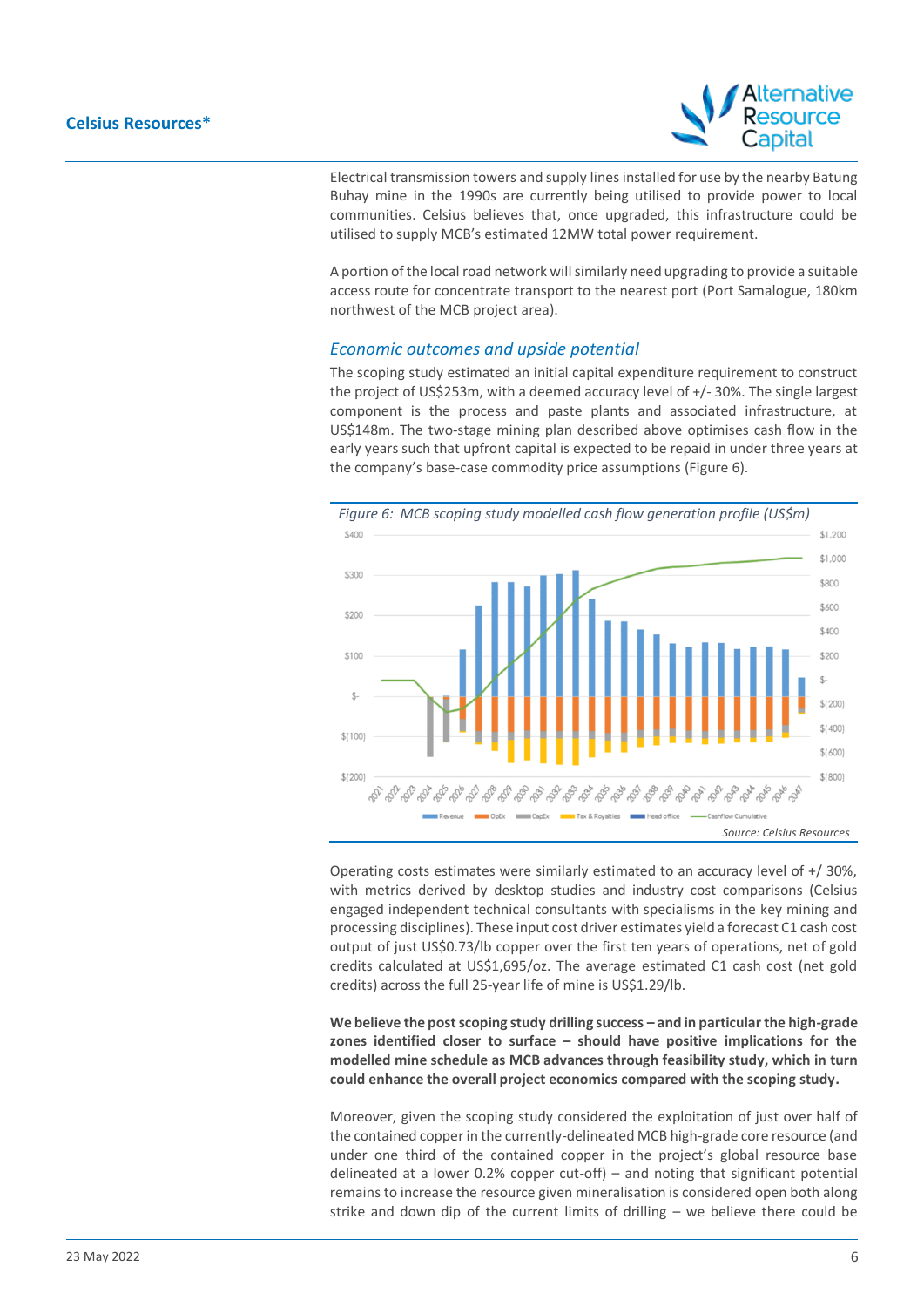

further upside over time through lifting of average grades at the back end of the proposed mine life and/or mine extension/expansion opportunities.

#### *Next steps*

Celsius' near-term priority is completing the current drill programme and updating the project resource model, after which it will appoint a lead manager for the full feasibility study. In parallel with this it is progressing ongoing geotechnical, hydrological, environmental work, the latter including completing the 'Free and Prior Informed Consent' process and EIS with the local community.

Over the coming months the company will begin the 'Declaration of Mine Feasibility' process with the Philippine Authorities and convert the MCB licence from its current Exploration Permit status to a Mineral Production Sharing Agreement (MPSA). It will also look to lock in key infrastructure agreements (roads, ports and power) and further discussions with potential concentrate off-take counterparties.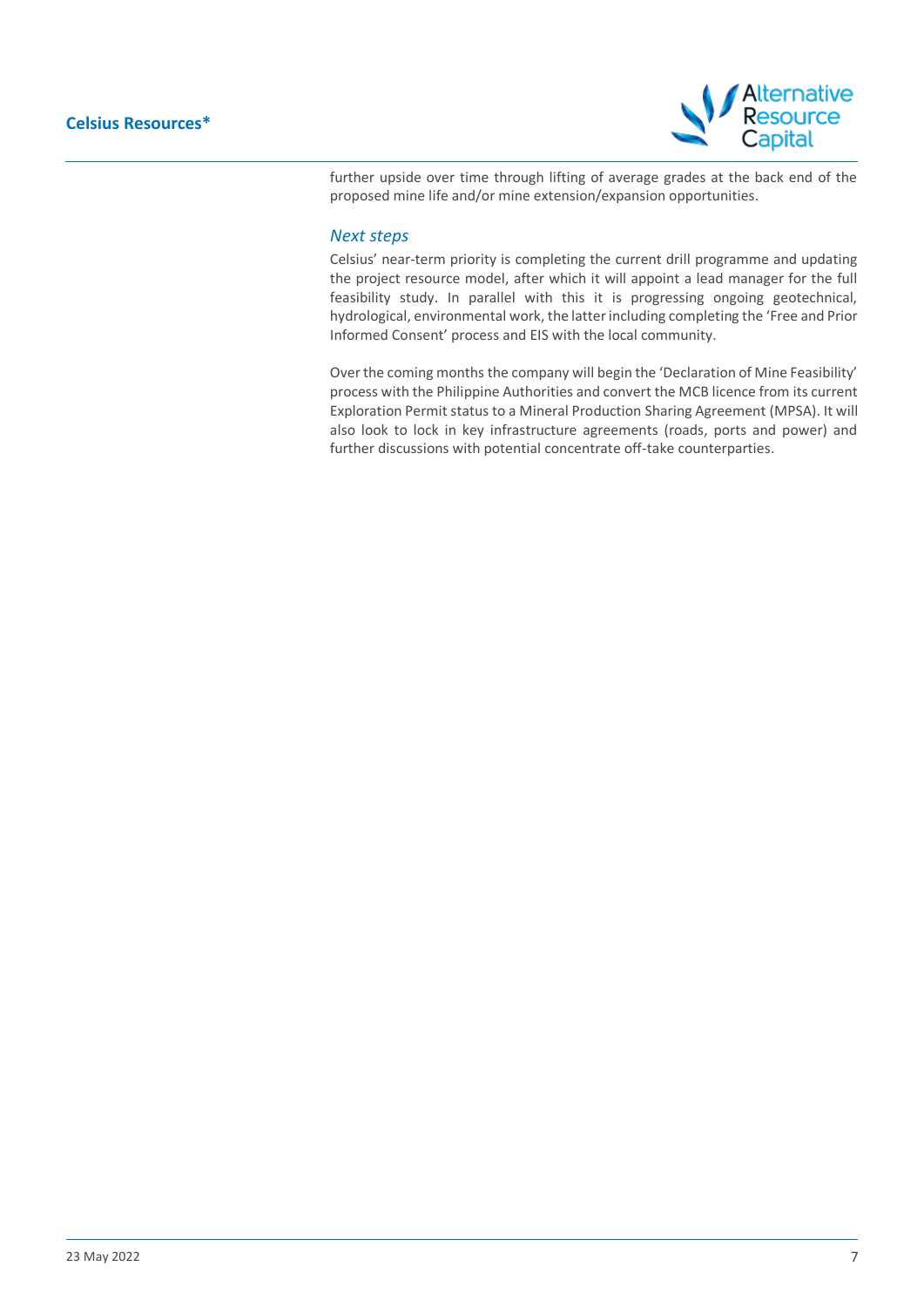

## **Other projects progressing**

### *Initial results of drilling at Sagay highly encouraging*

Celsius has a second copper-gold project called Sagay located on the central Philippines island of Negros. Similar to MCB, this project's database benefits from significant historic exploration expenditure (cUS\$8.5m) by previous owners.

A relatively small-scale (4,400m) drilling programme initiated by Celsius to confirm the general geological interpretation of copper mineralisation has recently been completed. The company reports that the drilling successfully confirmed the broad dip and strike of what it believes is a sizeable porphyry body of mineralisation at depth, but that it also identified new, shallower areas of mineralisation that are considered open. It is awaiting the results of assaying of these shallower drill intercepts before finalising future work programmes.

We believe Sagay could emerge as a substantial porphyry resource, but that it also holds potential for discrete, higher-grade vertical cores of mineralisation to be delineated, similar to MCB.

#### *Opuwo – new approach to metallurgy could unlock substantial value*

Celsius holds a 95% interest in the Opuwo cobalt project in north-western Namibia, an asset that pre-dates its acquisition of the Philippines portfolio.

The project hosts a sizeable resource (which last year the company announced a doubling of, to 226Mt grading 0.12% cobalt, 0.43% copper and 0.54% zinc), but past attempts at progressing it through development studies were hindered by what the company now considers to have been a sub-optimal approach to dealing with the project's relatively complex sulphide metallurgy.

Past work focussed on a - likely high-cost - pressure oxidation process route. However, subsequent independent metallurgical study work suggests that there is a high cobalt-zinc association in the orebody (rather than the previously thought association with copper-iron minerals), which opens the possibility of applying a more tailored metallurgical process route (potentially involving more cost and environmentally-efficient hydrometallurgical process technology).

Celsius has commenced a diamond-core drill campaign to provide fresh representative ore samples to undertake a new metallurgical test work programme later this year.

With demand for cobalt rising as the 'green-tech' revolution gathers pace (cobalt is a vital component of most lithium-ion battery technology for electric vehicles) and concerns over concentration of supply from unstable jurisdictions, we think Opuwo holds potentially significant value if its metallurgy can be unlocked given its scale and location in a mining-friendly, politically stable jurisdiction with access to already installed infrastructure.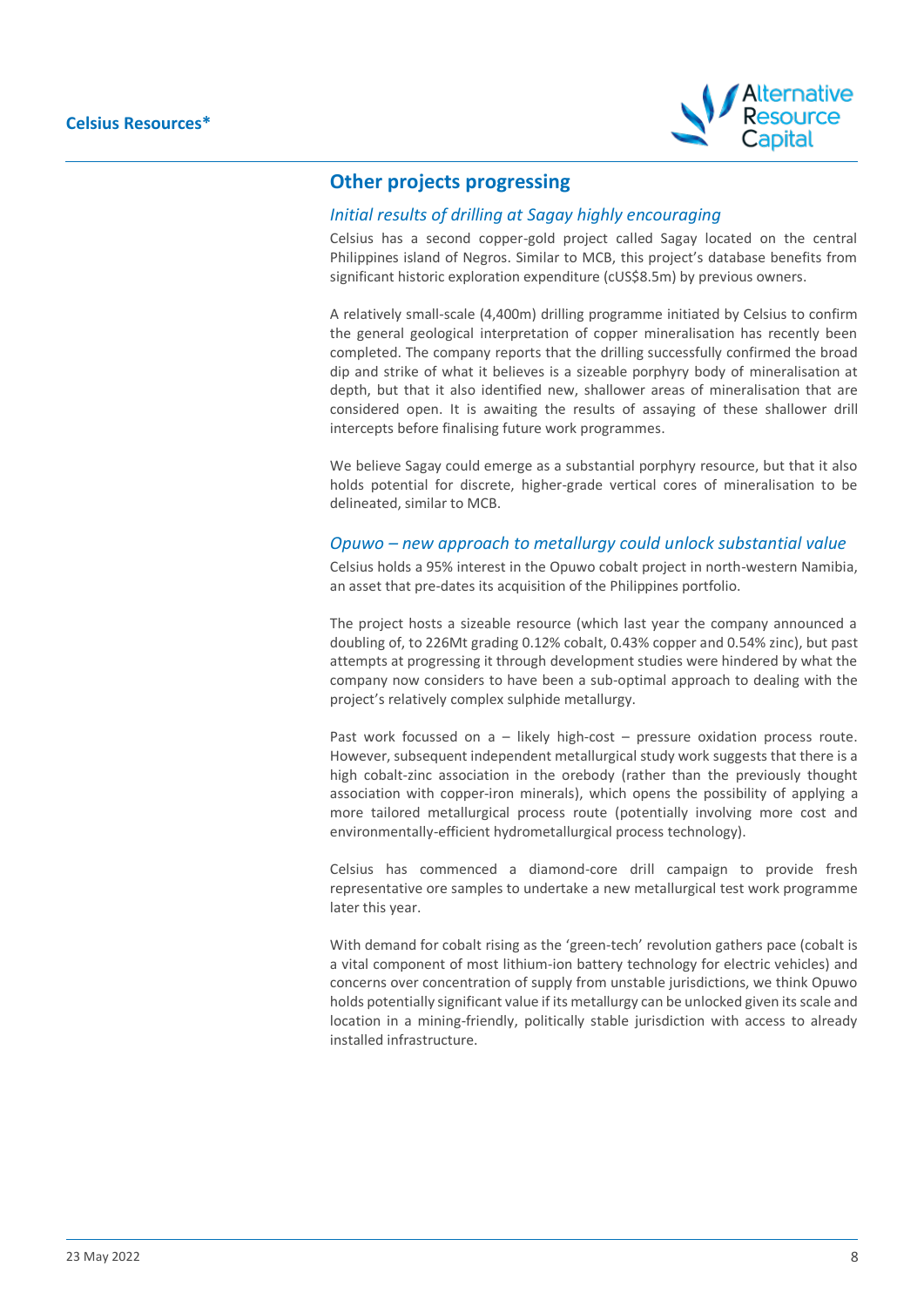

## **Valuation**

Our A\$0.12/share company valuation continues to be based on a risked NPV estimate of the future cash flowing potential of MCB incorporating the key operating and cost parameters concluded by last year's scoping study. At our house commodity price assumptions of US\$3.50/lb copper and US\$1,650/oz gold, our model forecasts average operating EBITDA of over US\$140m pa over the first ten years (for a margin of approximately 60%).



On this basis we estimate a project level post-tax NPV<sub>8%</sub> of US\$294m and an IRR of 24%. These outcomes rise to US\$527m and 32% respectively if we run our model at current spot copper (US\$4.20/lb) and gold (US\$1,840/oz) pricing.

Figure 8 below illustrates the sensitivity of our MCB project NPV to revenue, opex and capex flex from our base-case assumptions.

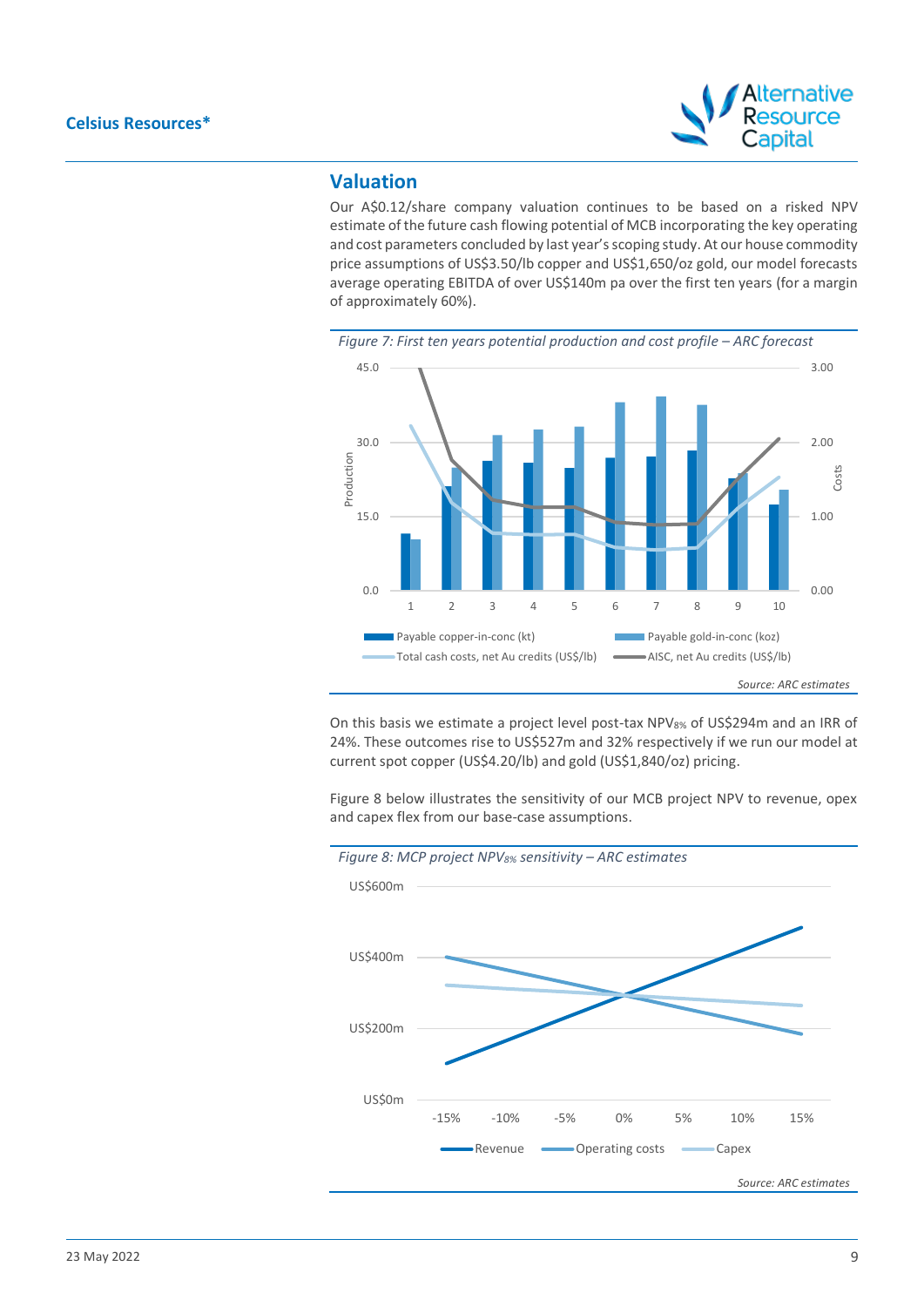

### *Shares trading at heavy discount to fundamental NPV-based valuation*

Our NPV estimate translates to A\$0.34 per Celsius share, 17x the group's current share price. Pre-production mining equities typically trade at a steep discount to NPV reflecting the significant hurdles that must be overcome prior to the full assessed value being realised (notably detailed engineering, permitting, financing – which could be dilutive depending on equity levels and pricing – and construction). But we think Celsius' current share price is overly discounting risk – we suggest 0.3x NPV is fair today given the stage of MCB's evolution.

After also incorporating some nominal value for the Sagay and Opuwo projects, our risked target valuation is thus A\$0.12/share (Figure 9). This equates to 6x Celsius' current share price – we would expect the market discount to our target to narrow as MCB progresses through feasibility study and permitting/licencing, and with further positive exploration news flow from across Celsius' wider asset base. Longer term we see potential for re-rating closer to our un-risked full NAV as MCB is taken through financing, construction and, ultimately, into production.

| Figure 9: Sum-of-the-parts valuation |                   |                       |        |      |              |        |  |                 |               |  |
|--------------------------------------|-------------------|-----------------------|--------|------|--------------|--------|--|-----------------|---------------|--|
|                                      |                   | <b>Unrisked</b>       |        |      |              |        |  | <b>Multiple</b> | <b>Risked</b> |  |
|                                      |                   | US\$m                 | A\$/sh | X    | <b>US\$m</b> | A\$/sh |  |                 |               |  |
| MCB project, Philippines             | NPV <sub>8%</sub> | 294                   | 0.34   | 0.3x | 88           | 0.10   |  |                 |               |  |
| Sagay project, Philippines           | nominal           | 10                    | 0.01   | 1.0x | 10           | 0.01   |  |                 |               |  |
| Opuwo project, Namibia               | nominal           | 10                    | 0.01   | 1.0x | 10           | 0.01   |  |                 |               |  |
| <b>NAV</b>                           |                   | 314                   | 0.36   |      | 108          | 0.12   |  |                 |               |  |
|                                      |                   | Source: ARC estimates |        |      |              |        |  |                 |               |  |

The sensitivity tables in Figures 10 and 11 below illustrate how our un-risked and risked company NAV estimate vary with discount rate and copper price assumption.

| Figure 10: Un-risked NAV (A\$/share) sensitivity to copper price and discount rate |                         |           |           |             |           |           |  |  |
|------------------------------------------------------------------------------------|-------------------------|-----------|-----------|-------------|-----------|-----------|--|--|
|                                                                                    | Copper price assumption |           |           |             |           |           |  |  |
|                                                                                    |                         | \$3.00/lb | \$3.25/lb | $$3.50/lb*$ | \$3.75/lb | \$4.00/lb |  |  |
|                                                                                    | 12%                     | 0.11      | 0.17      | 0.23        | 0.28      | 0.34      |  |  |
| Discount rate                                                                      | 10%                     | 0.15      | 0.22      | 0.29        | 0.36      | 0.42      |  |  |
|                                                                                    | $8%$ *                  | 0.20      | 0.28      | 0.36        | 0.44      | 0.52      |  |  |
|                                                                                    | 6%                      | 0.25      | 0.35      | 0.45        | 0.55      | 0.64      |  |  |
|                                                                                    | 4%                      | 0.31      | 0.43      | 0.55        | 0.67      | 0.79      |  |  |
| *Valuation base case<br>Source: ARC estimates                                      |                         |           |           |             |           |           |  |  |

*Figure 11: Risked NAV (A\$/share) sensitivity to copper price and discount rate*

|                                               |        | Copper price assumption |           |             |           |           |  |  |
|-----------------------------------------------|--------|-------------------------|-----------|-------------|-----------|-----------|--|--|
|                                               |        | \$3.00/lb               | \$3.25/lb | $$3.50/lb*$ | \$3.75/lb | \$4.00/lb |  |  |
|                                               | 12%    | 0.05                    | 0.07      | 0.08        | 0.10      | 0.12      |  |  |
| rate                                          | 10%    | 0.06                    | 0.08      | 0.10        | 0.12      | 0.14      |  |  |
| Discount                                      | $8%$ * | 0.07                    | 0.10      | 0.12        | 0.15      | 0.17      |  |  |
|                                               | 6%     | 0.09                    | 0.12      | 0.15        | 0.18      | 0.21      |  |  |
|                                               | 4%     | 0.11                    | 0.15      | 0.18        | 0.22      | 0.25      |  |  |
| *Valuation base case<br>Source: ARC estimates |        |                         |           |             |           |           |  |  |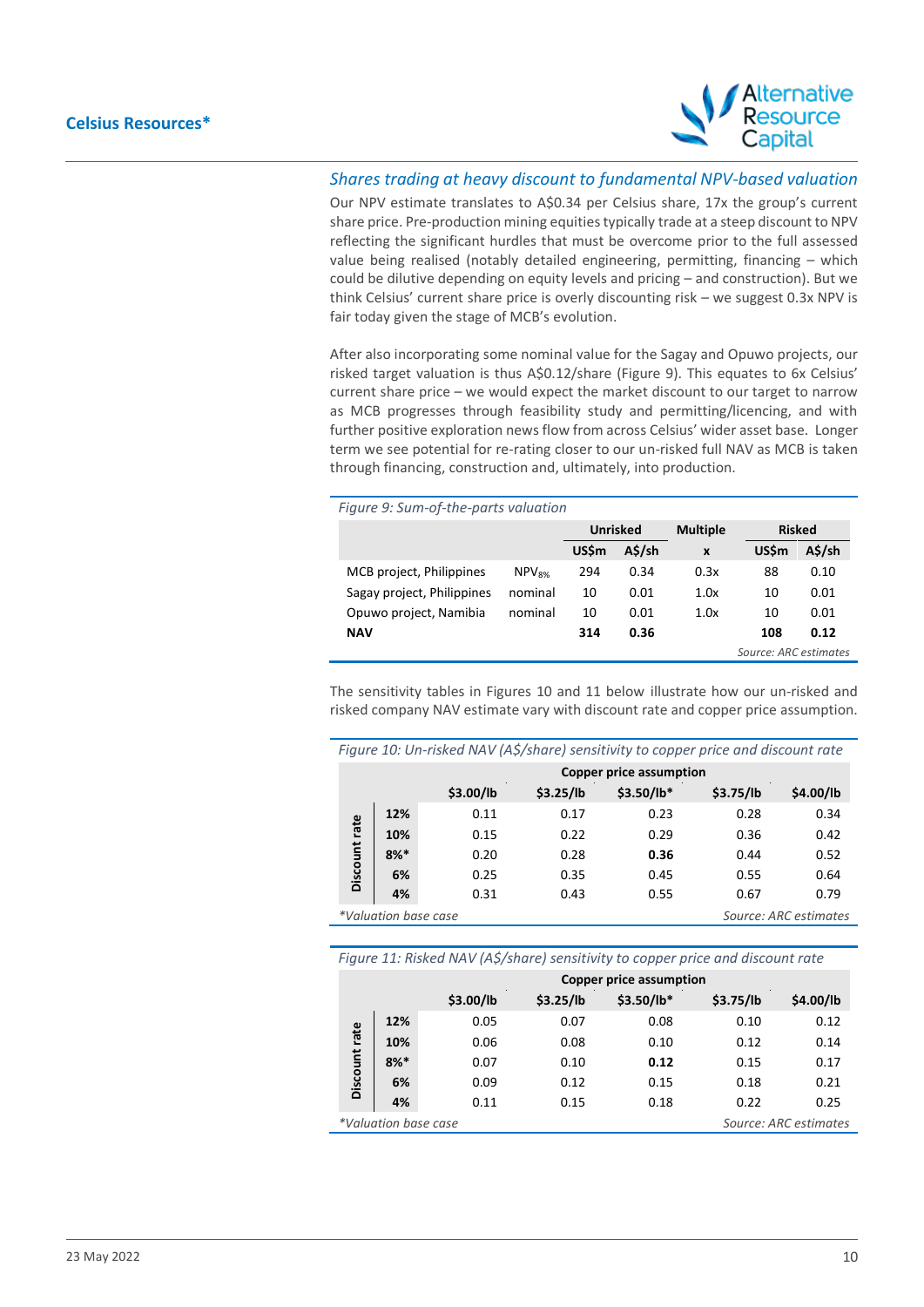

## *Compares favourably against market peers*

MCB's significantly above-average copper grades relative to other porphyry projects being assessed by juniors (Figure 12) gives it a significant advantage in terms of attracting construction finance, in our view. MCB's upfront capex requirement (as estimated by the scoping study) is markedly lower than most undeveloped peer projects held by quoted junior companies, a result of its above-average grades (which enable a sustainably low operating cost structure to be achieved at a more modest production scale than might typically be expected of a porphyry project).

And grade-driven strong early-year cash flows means that the upfront capital outlay could be recovered quickly, a key consideration for potential debt providers. Most other porphyry projects in the market have much greater upfront capital requirements than MCB, and higher capital intensities (Figure 13). In contrast to our view of Celsius and MCB, we think many of these projects may find it difficult to secure construction funding without the help of a larger development partner.

*Figure 12: MCB (in orange) ranked against peer copper porphyry projects by copper grade (x-axis), estimated development capital requirement (y-axis) and expected kt pa of copper equivalent\* production (bubble size)*







*Figure 13: MCB has a low capital intensity relative to undeveloped porphyry peers\**

*\*CuEq production calculated at \$4.20/lb Cu, \$1,840/oz Au Source: Company presentations*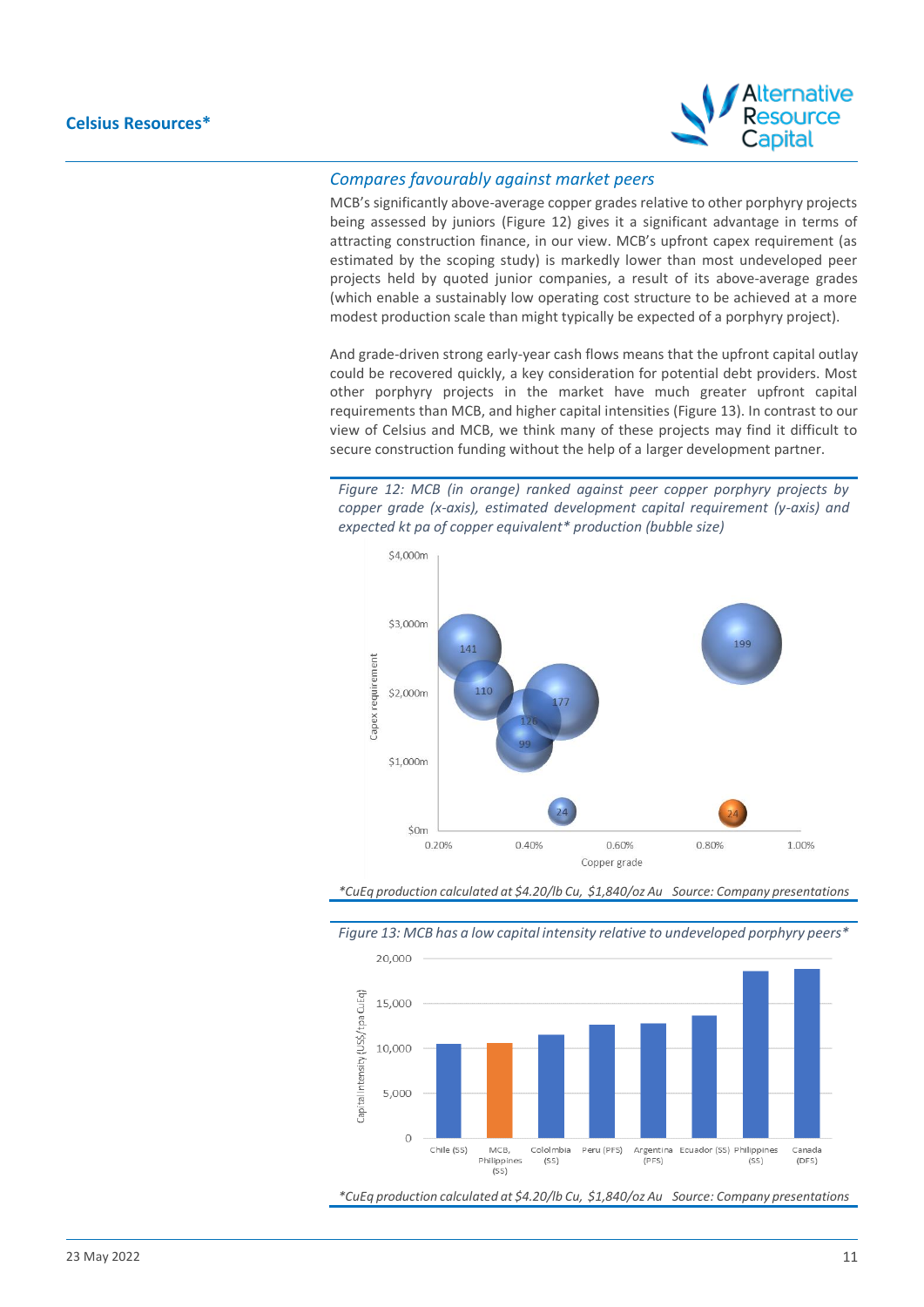

Yet despite these favourable characteristics, Celsius looks significantly undervalued compared with most other publicly-quoted porphyry project developer peers (Figure 14). At just US\$10/t of contained copper equivalent in MCB's current global resource estimate, it is trading at a heavy discount to the average EV/t resource value of US\$44/t that we calculate from a selected peer group of ten other independent porphyry project developers.

Applying the peer-group average to MCB's total copper equivalent resources – and adding back our assumed nominal US\$20m of value for Celsius' other projects – would imply a fair valuation for Celsius today by this market comparable metric of A\$0.12/share. This is in-line with our risked-NPV based valuation.

*Figure 14: MCB ranked relative to porphyry developer peers by resources (bubble size represents total contained CuEq metal in resource)* 



*\*CuEq production calculated at \$4.20/lb Cu, \$1,840/oz Au Source: Company documents*